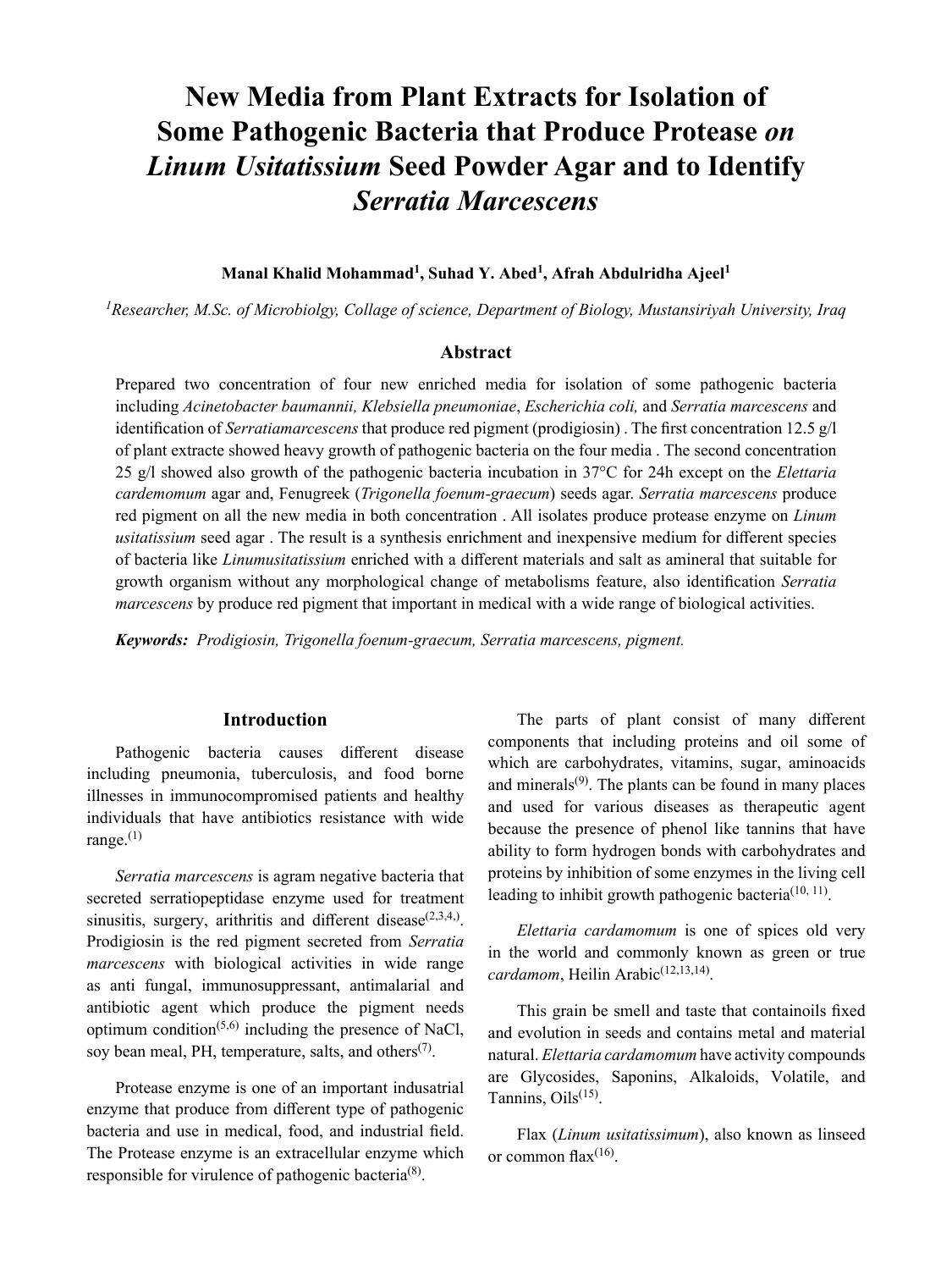Activity compounds of flaxseed (*Linum usitatissimum*) are saponins, flavonoids, Resins, glycosides, alkaloids, Vitamin, carbohydrates, Protein oil and oil components from fatty acids are fatty  $acids^{(17,18)}$ .

Flaxseeds protecting from cancers, which contain high levels of fatty acids, and omega-3 which inhibit the growth of cancerous tumors $^{(19)}$ .

Fenugreek (*Trigonella foenum-graecum*) is one of the medicinal plants

Common name is Fenugreek (Hilba), Scientific name: *Trigonella foenum-graecum*  $L^{(20, 21)}$ .

The composition of Fenugreek seeinclude, alkaloids, coumarins, flavonoids, saponins and vitamins $(22)$ .

Fenugreek seeds used in the treatment of stomach ulcer, and Urinary tract infection<sup>(23)</sup>.

*Laurus nobilis L.* from the family Lauraceae, thatcomprises numerous aromatic and medicinal plants(24).

The plant content of the compounds was identified effective by preliminary chemical tests of plant powder, plant leaves where the containment of tannins, saponins, flavonoids, alkaloids, glycosides, Resins, and Phenols. Antibacterial and antimicrobial propertiesare essential oil of leaves(25,26).

## **Materials and Method**

**Sample of plant:** The plant used in this study consisted of *Laurus nobilis L.* (bay laurel) leaf and, Flax (*Linum usitatissimum*) seeds, *Elettaria cardamomum*, Fenugreek (*Trigonella foenum-graecum*) seeds were purchased from a local market in Baghdad, Iraq and grounded to powder for further use.

**Plant Extract Preparation:** Aqueous hot extract: Weight 50 g of air-dried powder of plant was added to 500 ml of distilled water, boiled for 15 minutes leave to cool then it was filtered through 6 layers of muslin cloth into a sterile flasklater the filtered plant extracts into sterile glass plate which dried in anoven for 24h. At 50 Celsius then crushed drying the plants extract into powder then preservation the drying particle into a sterile container for each plants extracts $(27,28)$ .

Preparation plant powder agar: The (20g/l)agar-agar was Prepared (Difco) and autoclave at  $121C<sup>0</sup>$  for 15 min

and cool to  $(45-55)$ °C then added plants powder  $(25g/l)$ the pH was adjusted to 7.0 mixed well and dispensed into sterile Petri dishes for each type of plants<sup> $(29)$ </sup>. Another concentration 12.5 g/l will prepared at the same method. The media *(Linum usitatissimum seeds agar, Laurus nobilis L. leaves agar, Trigonella foenum-graecum* seeds agar and *Elettaria cardamomum* agar) were inoculated with isolates of (*Acinetobacter baumannii, Klebsiella pneumoniae, Escherichia coli, and Serratiamarcescens*) and incubated at 37°C for 24 hours.

Microbial isolates: Four isolates *Acinetobacter baumannii, Klebsiellapneumonia, Serratia marcescens*, *and Escherichia coli* were isolated from clinical specimens that had been submitted to the bacteriology laboratory in Al-Kindy Educational Hospital, Baghdad, Iraq. The Vitek 2 system (Biomerieux) using to identified all isolates.

#### Results and Discussion

All isolates showed a growth on*Linum usitatissimum*  agar, *Laurus nobilis L.* agar and *Trigonella foenumgraecum* agar and *Elettaria cardamomum* agar that prepared in the first concentration 12.5g/l all isolate incubated in  $37C^0$  for 24 hours as shown in (fig.1, 2) (Table1), while the second concentration 25g/l shown also growth of pathogenic bacteria on Linum usitatissimum agarand Laurus nobilis L. agarexcept *Elettaria cardamomum* agarand *Trigonella foenum-graecum* agar no pathogenic bacteria growth (Fig.3)(Table2).These four new media contain many compounds like proteins, carbon, vitamins, minerals, salts, fatty acids, oils, and other nutrition factors (48). While *Elettaria cardamomum* contain the some nutrition factor, is useful as good media for growth in low concentration but in high concentration cause kill of bacteria because contain antimicrobial agent for various disease moreover due to the presence of phenolic compounds, alkaloid, glycosides, saponins, tannins and other compound(4). *Serattia marcescens* produce red pigment in all new four media but on *Laurus noilis* L. agar cannot mentioned this pigment in the first concentration  $12.5g/1$  (fig.1, 2, 3, 4) (Table 1, 2). That a useful media for to rapid identified and enumerated *Serratia marcescens* because this medium contain the main compound and condition to produce the red pigment, PH, temperature, source of carbon, nitrogen and salt $(29, 30, 26, 27)$ . All pathogenic bacteria Hydrolysis a protein is very clear in Linum usitatissimum agar that by produce protease enzyme because the media contain 18g protein/100g linum (fig.4)<sup>(48)</sup>.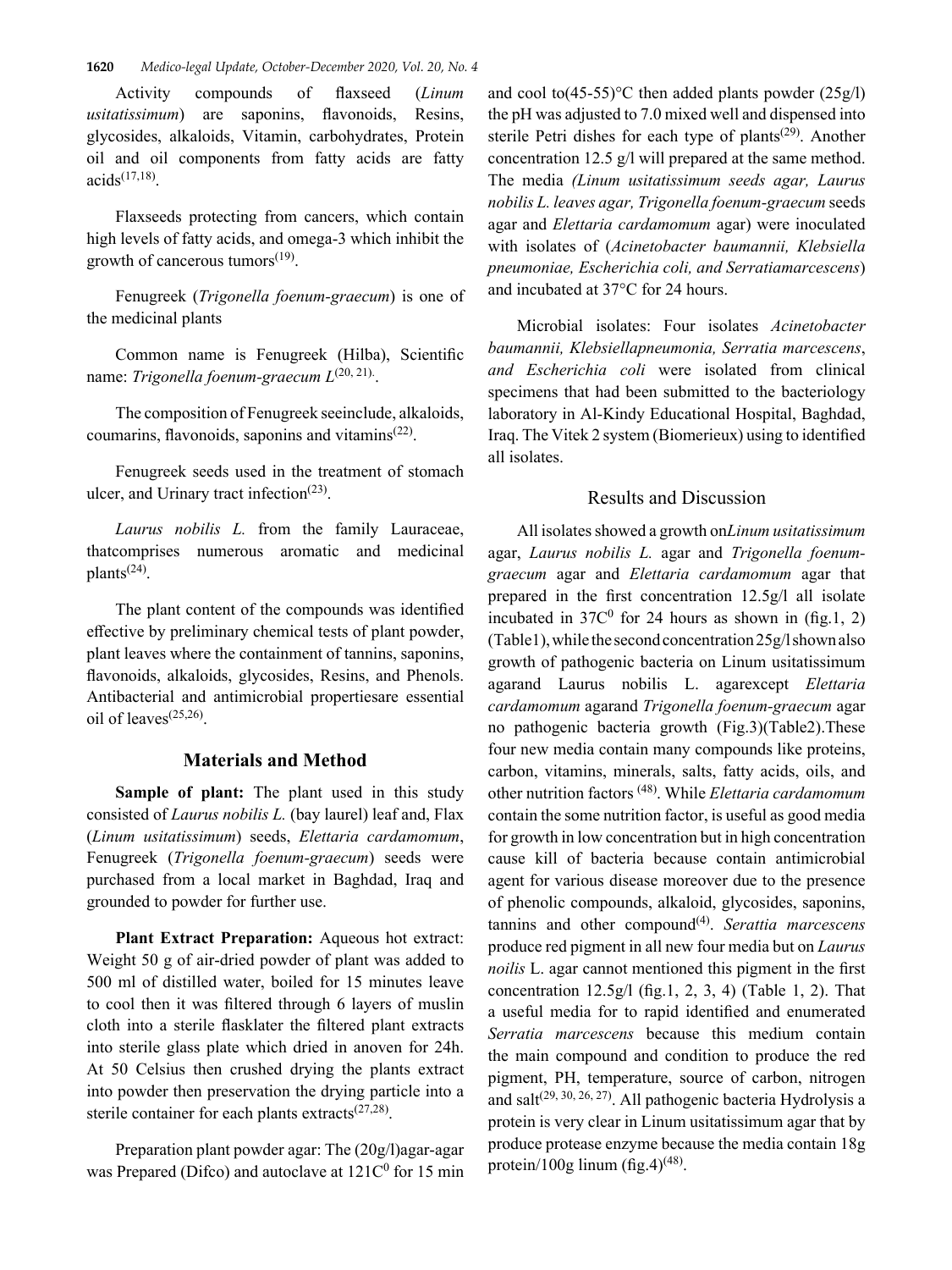# **Table (1) : Growth of pathogenic bacteria on plant extracts in 12.5 g/l of concentration incubated in 37C for 24 hours.**

| Sample of plant                                  | Pathogenic bacteria        |                               |                          |                  |  |
|--------------------------------------------------|----------------------------|-------------------------------|--------------------------|------------------|--|
|                                                  | Acinetobacter<br>baumannii | <b>Serratia</b><br>marcescens | Klebsiella<br>pneumoniae | Escherichia coli |  |
| Linum usitatissimum seed agar                    |                            |                               |                          |                  |  |
| Laurus noilis L. agar                            |                            |                               |                          |                  |  |
| Fenugreek (Trigonella foenum- araecum) seed agar | $^{++}$                    | $+, P$                        | $^{++}$                  | $^{++}$          |  |
| Eletaria cardamomum agar                         | $^{++}$                    | $+, P$                        | $^{++}$                  |                  |  |

P : produce of red pigment;  $++$  : Heavy growth of pathogenic bacteria;  $+$  : growth of pathogenic bacteria;  $\_$  : No growth

# **Table 2: Growth of pathogenic bacteria on plant extracts in 25 g/l of concentration incubated in 37C for 24 hours.**

| Sample of plant                                 | Pathogenic bacteria        |                               |                          |                  |  |
|-------------------------------------------------|----------------------------|-------------------------------|--------------------------|------------------|--|
|                                                 | Acinetobacter<br>baumannii | <b>Serratia</b><br>marcescens | Klebsiella<br>pneumoniae | Escherichia coli |  |
| Linum usitatissium seed agar                    | $^{++}$                    | $+, P$                        | $^{++}$                  | $^{++}$          |  |
| Laurus nobilis L. leaves agar                   |                            | $+, P$                        |                          |                  |  |
| Fenugreek (Trigonella foenum-graecum) seed agar |                            |                               |                          |                  |  |
| Elettaria cardemomum agar                       |                            |                               |                          |                  |  |

P : produce of red pigment; ++ : Heavy growth of pathogenic bacteria; + : growth of pathogenic bacteria; \_ : No growth



**Figure 1: Shown growth and red pigment of** *Serratia marcescens* **on** *Linum usitatissium seeds* **agar at 12.5g/l concentration incubated in 37°C at 24 hours.**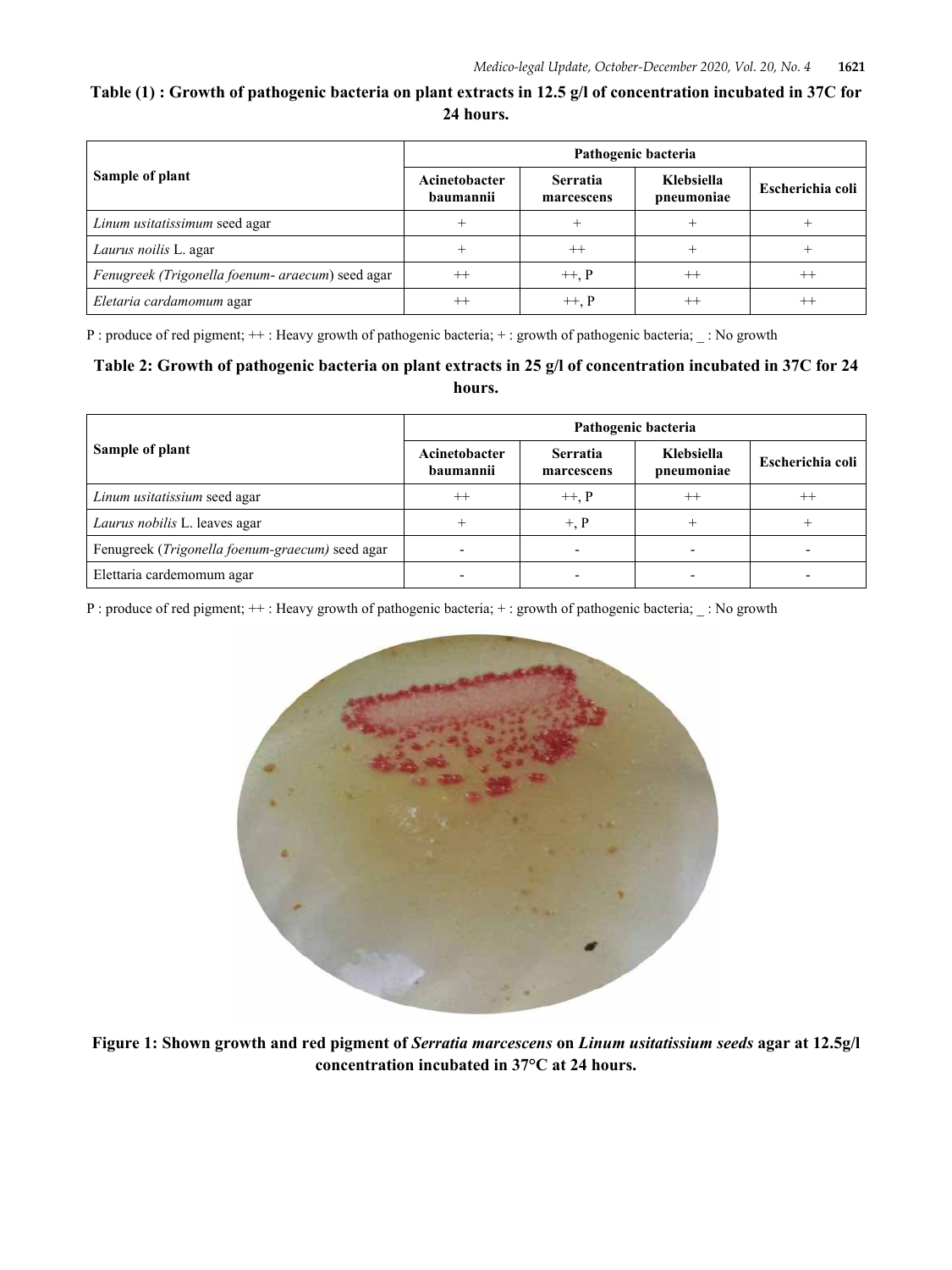

**Figure 2: Pathogenic bacteria shown heavy growth on** *Laurus nobilis L.leaves* **agar at 12.5g/l concentration incubated in 37C0 at 24 hours, A.** *Acinetobacter baumannii,* **B.** *Serratia marcescens***, C.** *Klebsiella pneumoniae,*  **and D.** *Escherichia coli*



**Figure 3: Pathogenic bacteria growth on** *Laurus nobilis L.leaves* **at 25g/l concentration incubated in 37C<sup>0</sup> at 24 hours, A.** *Acinetobacter baumannii,* **B.** *Serratia marcescens***, C***. Klebsiella pneumoniae,* **and** *D. Escherichia*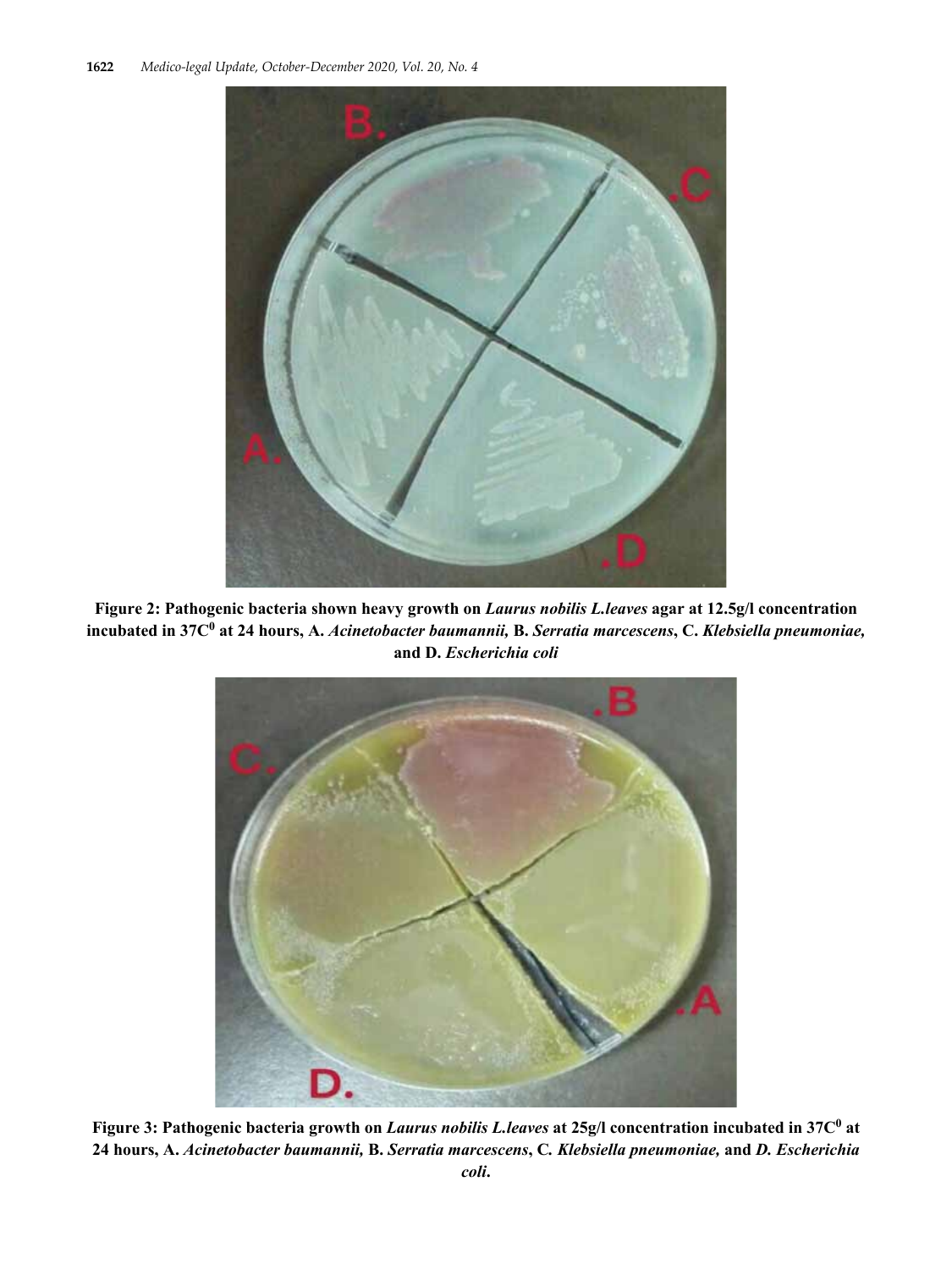

**Figure 4: All Pathogenic bacteria growth shown Hydrolysis a protein clear zone on** *Linum usitatissium seeds agar* **at 25g/l concentration incubated in 37C0 at 24 hours, A.** *Acinetobacter baumannii,* **B.** *Serratia marcescens***, C***. Klebsiella pneumoniae,* **and** *D. Escherichia coli***.**

**Ethical Clearance:** The Research Ethical Committee at scientific research by ethical approval of both MOH and MOHSER in Iraq.

**Conflict of Interest:** Non

**Funding:** Self-funding

## **References**

- 1. Manal, K. Production, partially purification and estimationofserratiopeptidase from Serratia marcescens: Al-Mustansiriyah Journal of Science 2016;27: 33-35 .
- 2. Manal, K .M. .Effect of temperature and mutation onserratiopeptidase secreted from Serratia marcescens: J. of Geneticand Environment Resources Conservation. 2015;3:35-37.
- 3. Chaudhari, A; Mali, K.: Production characteristic and optimization of potent protease (serratiopeptidase) from Serratia marcescens E15. Int. Res. J. Pharm. App. Sci. 2013;3(4):95-98.
- 4. Salih, A. Optimal condition measured for production ofprodigiocin from Environmental research center Serratia marcescensbacteria isolated from different source 2016;(3):116-128.
- 5. Schlegel, Hanc G., Generalmicrobiology (7ed). Cambridge Univ. Press. 1995; pp. 204-205.
- 6. "Serratia". University of Texas at Houston Medical School. Archived from the original on 2007-01-28. Retrieved 2007-03-14.1. Elettaria cardamomum-Köhler–s Medizinal-Pflanzen - Franz Eugen Köhler, Köhler's Medizinal-Pflanzen
- 7. Tenaillon O, Skurnik D, Picard B, Denamur E (March 2010). "The population genetics of commensal Escherichia coli". Nature Reviews. Microbiology. 8 (3): 207– doi:10.1038/ nrmicro2298. PMID 20157339.
- 8. Handric, L.W. Production of beta-glucan-mannan preparation by autolysis of cell under certain pH, temperature and time condition united state patent No. 2002; 644(12): 211-218.
- 9. Elettaria cardamomum –Kohler-s Medizinal-Pflanzen-Franz Eugen Kohler, Kohler Medizinal-Pflanzen
- 10. "Kew World Checklist of Selected Plant Families". Apps.kew.org. Retrieved 2018-05 29.
- 11. Larsen, K. .A prelimanary checklist of the Zingiberaceae of Thailand. Thai Forest Bulletin (Botany)1996; 24: 35-49.